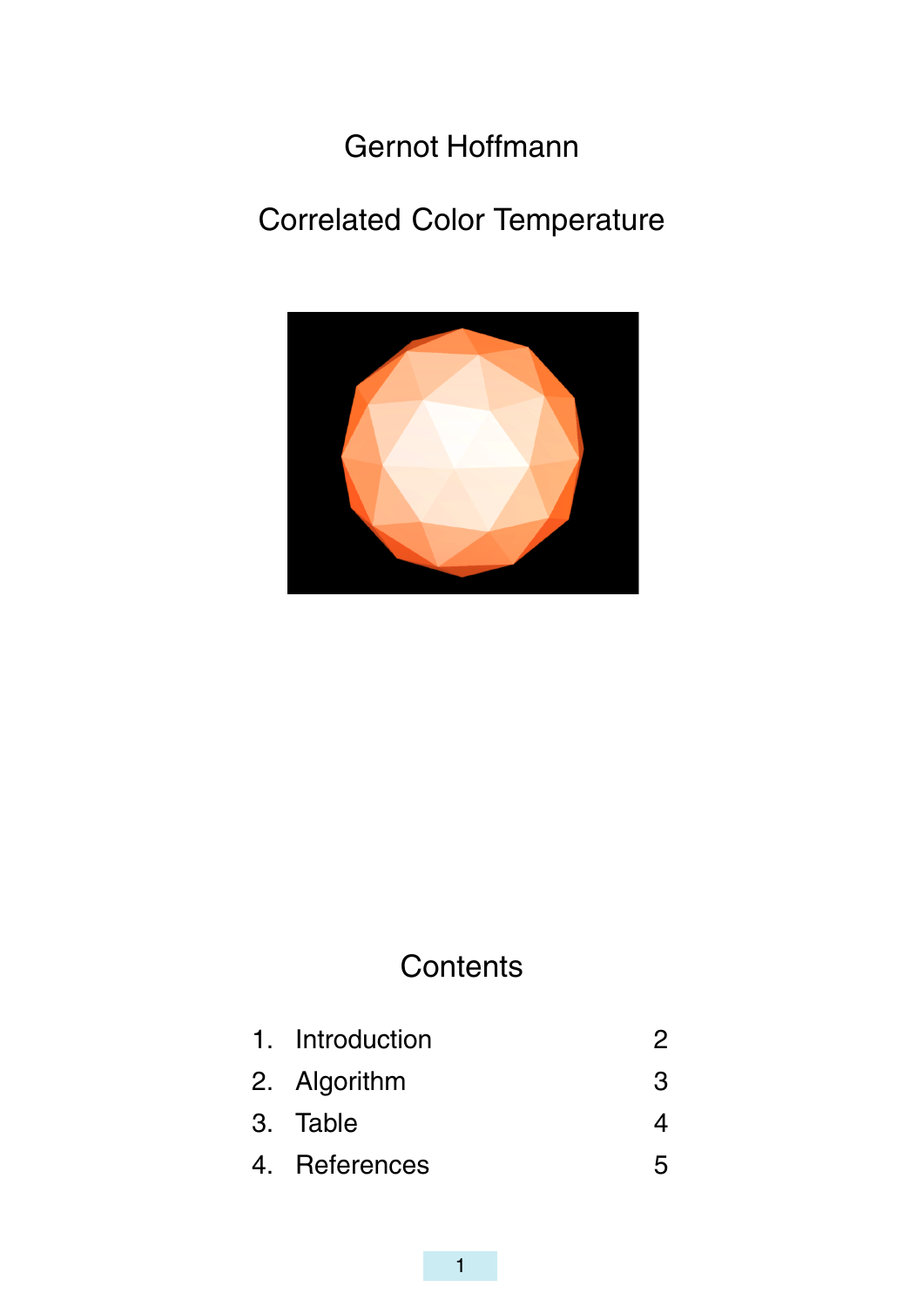## away from the Planck curve.

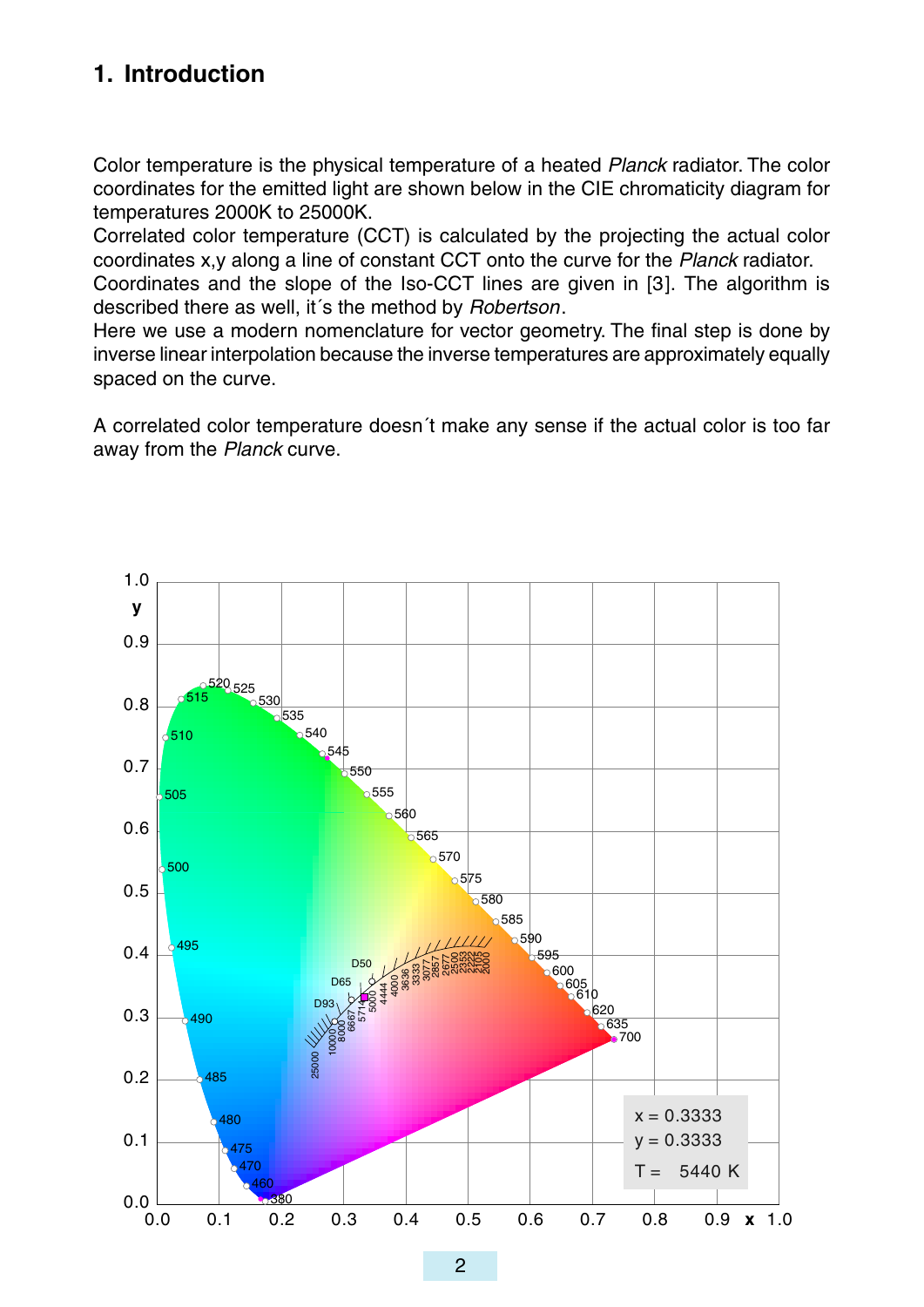e a construction of the construction of the construction of the construction of the construction of the construction of the construction of the construction of the construction of the construction of the construction of th Found=True exit loop End End If Found Then Begin Calculate k and T Print 'T=',T End Else Print 'Not found'



Equations for values(1). Use the same formulas for values(2):

|  |  | $p = \begin{vmatrix} x \\ y \end{vmatrix}$                          | coordinates in chromaticity diagram                                                                                                                                        |  |  |
|--|--|---------------------------------------------------------------------|----------------------------------------------------------------------------------------------------------------------------------------------------------------------------|--|--|
|  |  | $\mathbf{p}_1 = \begin{bmatrix} x_1 \\ y_1 \end{bmatrix}$           | coordinates at $T_1$ according to table                                                                                                                                    |  |  |
|  |  | $t_1 = dy/dx$                                                       | slope at $T_1$ according to table                                                                                                                                          |  |  |
|  |  |                                                                     | $\mathbf{s}_1 = \begin{bmatrix} 1 \\ t_1 \end{bmatrix} \frac{1}{\sqrt{1+t_1^2}}$ iso-CCT direction vector at T <sub>1</sub><br>$\mathbf{s}_1 = -\mathbf{s}_1$ if $t_1 < 0$ |  |  |
|  |  |                                                                     |                                                                                                                                                                            |  |  |
|  |  | $r_1 = p - p_1$                                                     | difference vector                                                                                                                                                          |  |  |
|  |  | $d_1 = (r_1 \times s_1)_z$<br>$d_1 = r_{1x} s_{1y} - r_{1y} s_{1x}$ | signed distance                                                                                                                                                            |  |  |
|  |  |                                                                     |                                                                                                                                                                            |  |  |
|  |  |                                                                     | $d_1 d_2 \le 0$ correct line segment<br>$k = \frac{ d_1 }{ d_1  +  d_2 }$ linearized inverse interpolation                                                                 |  |  |
|  |  | T = $\frac{1}{1/T_1 + k(1/T_2 - 1/T_1)}$                            |                                                                                                                                                                            |  |  |
|  |  |                                                                     |                                                                                                                                                                            |  |  |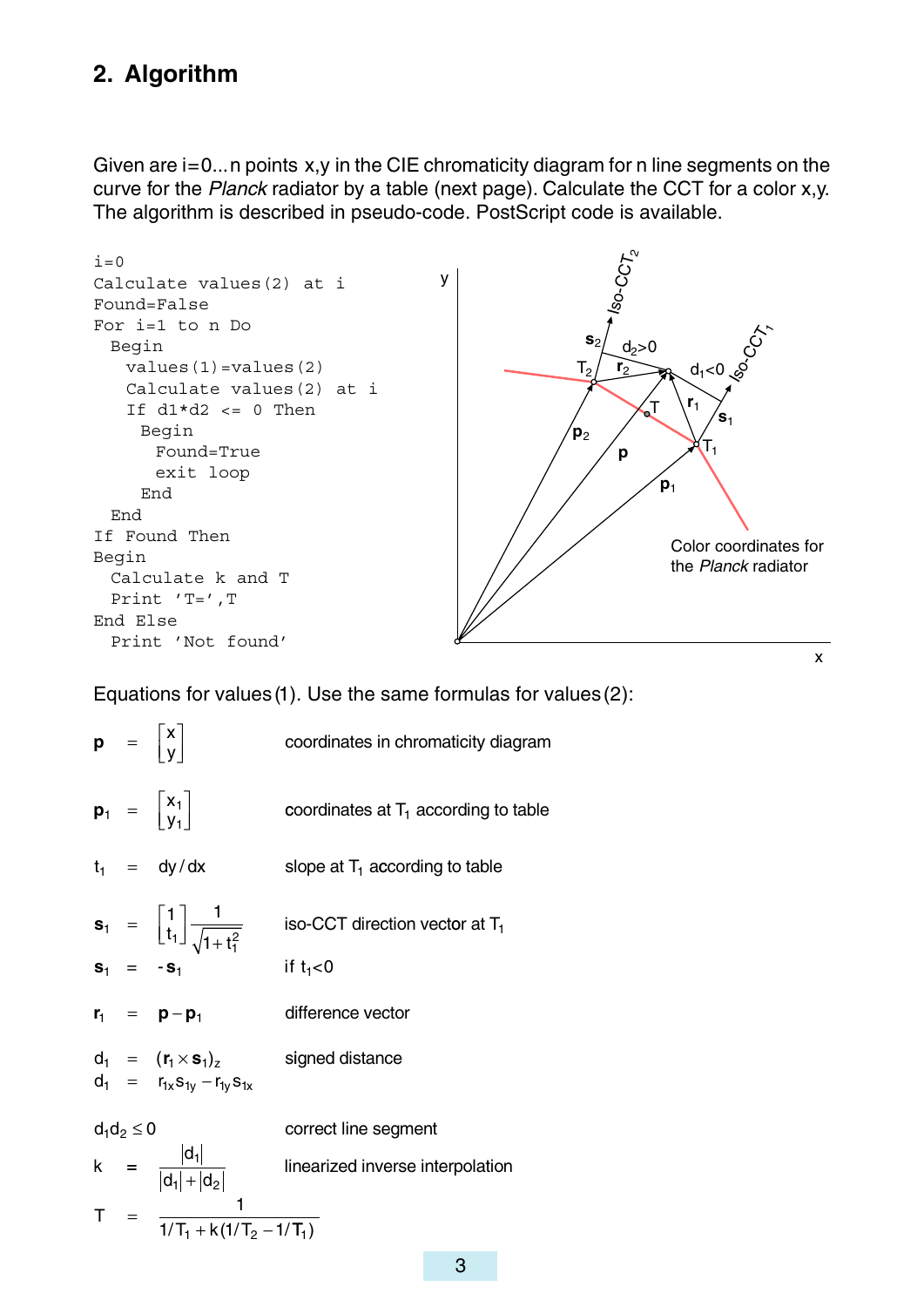| 3636  | 0.39792 | 0.38690 | 2.90309     |
|-------|---------|---------|-------------|
| 4000  | 0.38045 | 0.37676 | 3.68730     |
| 4444  | 0.36276 | 0.36496 | 5.34398     |
| 5000  | 0.34510 | 0.35162 | 11.17883    |
| 5714  | 0.32775 | 0.33690 | $-39.34888$ |
| 6667  | 0.31101 | 0.32116 | $-6.18336$  |
| 8000  | 0.29518 | 0.30477 | $-3.08425$  |
| 10000 | 0.28063 | 0.28828 | $-1.93507$  |
| 11111 | 0.27524 | 0.28182 | -1.65981    |
| 12500 | 0.27011 | 0.27547 | $-1.44313$  |
| 14286 | 0.26526 | 0.26930 | $-1.26959$  |
| 16667 | 0.26070 | 0.26333 | $-1.12891$  |
| 20000 | 0.25645 | 0.25763 | $-1.01403$  |
| 25000 | 0.25251 | 0.25222 | $-0.91976$  |
|       |         |         |             |